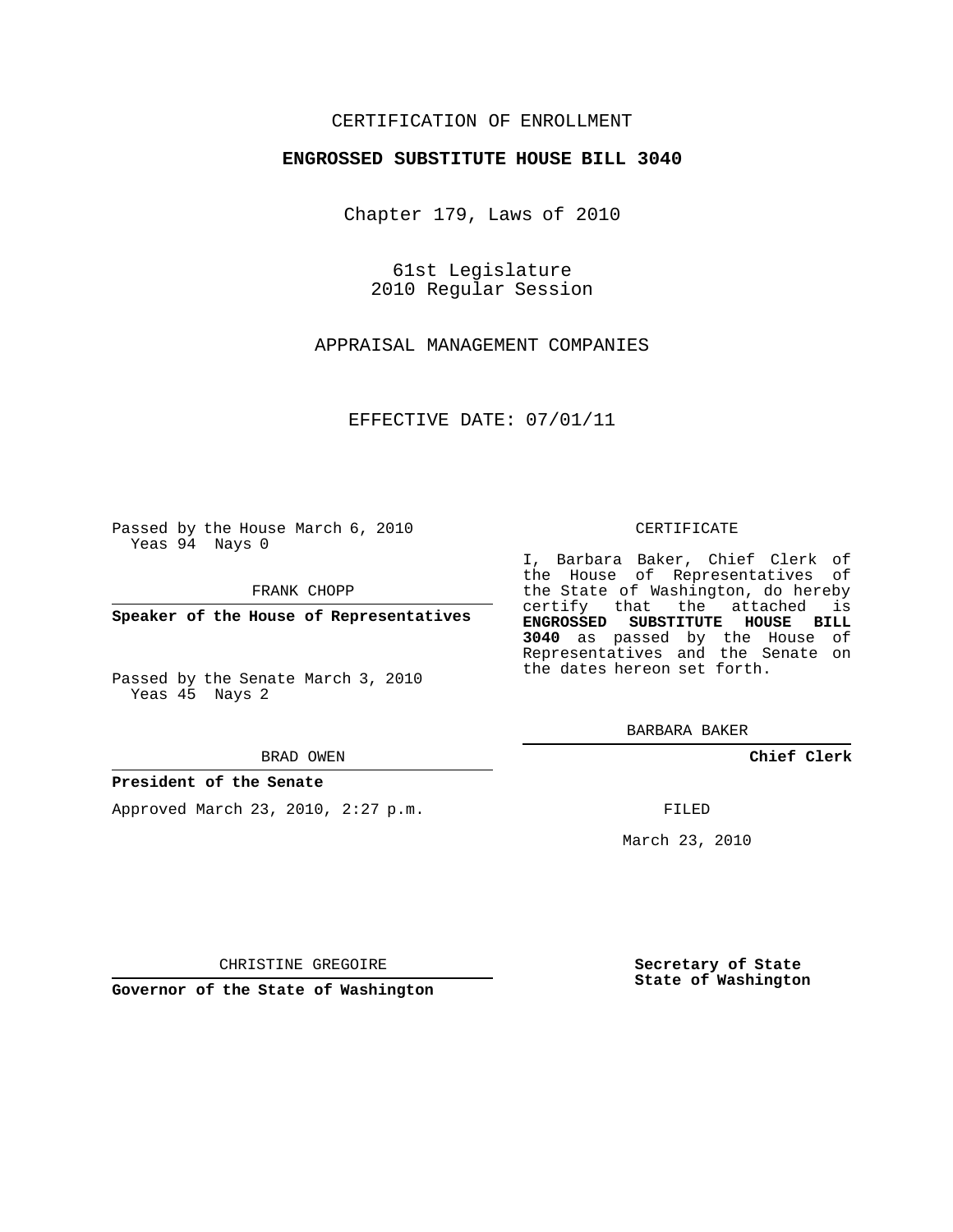# **ENGROSSED SUBSTITUTE HOUSE BILL 3040** \_\_\_\_\_\_\_\_\_\_\_\_\_\_\_\_\_\_\_\_\_\_\_\_\_\_\_\_\_\_\_\_\_\_\_\_\_\_\_\_\_\_\_\_\_

\_\_\_\_\_\_\_\_\_\_\_\_\_\_\_\_\_\_\_\_\_\_\_\_\_\_\_\_\_\_\_\_\_\_\_\_\_\_\_\_\_\_\_\_\_

AS AMENDED BY THE SENATE

Passed Legislature - 2010 Regular Session

## **State of Washington 61st Legislature 2010 Regular Session**

**By** House Commerce & Labor (originally sponsored by Representatives Conway, Wood, Appleton, Rolfes, Sells, Sullivan, and Finn)

READ FIRST TIME 02/03/10.

1 AN ACT Relating to the licensing of appraisal management companies; reenacting and amending RCW 18.235.020; adding a new chapter to Title 18 RCW; and providing an effective date.

BE IT ENACTED BY THE LEGISLATURE OF THE STATE OF WASHINGTON:

 NEW SECTION. **Sec. 1.** DEFINITIONS. The definitions in this section apply throughout this chapter unless the context clearly requires otherwise.

 (1) "Appraisal" means the act or process of estimating value; an estimate of value; or of pertaining to appraising and related functions.

 (2) "Appraisal management company" means an entity that performs appraisal management services, regardless of the use of the term appraisal management company, mortgage technology provider, lender processing services, lender services, loan processor, mortgage services, real estate closing services provider, settlement services provider, or vendor management company, or any other term.

 (3) "Appraisal management services" means to perform any or all of the following functions on behalf of a lender, financial institution, mortgage broker, loan originator, or any other person: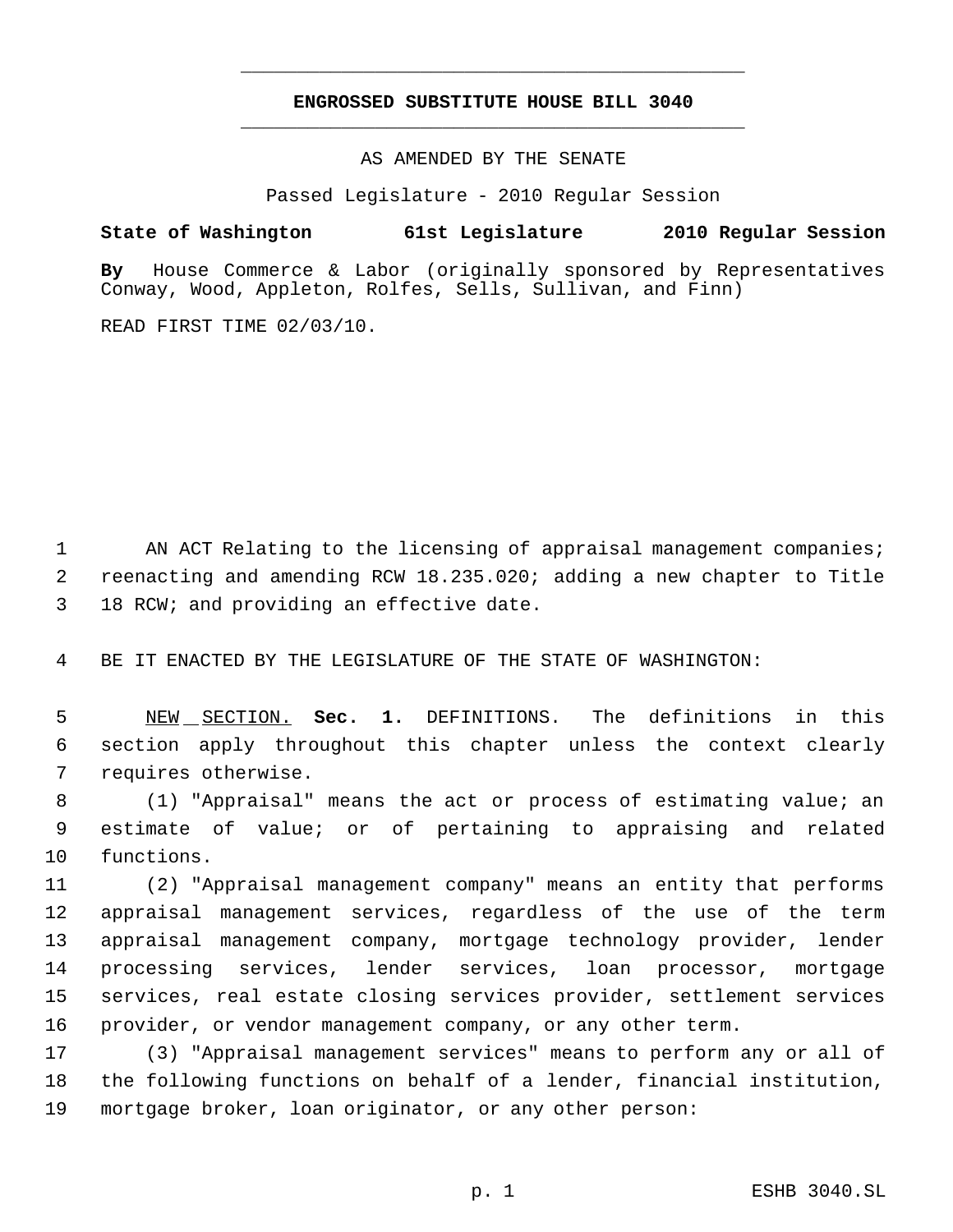(a) Administer an appraiser panel;

 (b) Recruit, qualify, verify licensing or certification, and negotiate fees and service level expectations with persons who are part of an appraiser panel;

 (c) Receive an order for an appraisal from one person, or entity, and deliver the order for the appraisal to an appraiser that is part of an appraiser panel for completion;

8 (d) Track and determine the status of appraisal orders;

 (e) Conduct quality control of a completed appraisal prior to the 10 delivery of the appraisal to the person that ordered the appraisal; and

 (f) Provide a completed appraisal performed by an appraiser to one or more persons that have ordered an appraisal.

 (4) "Appraisal review" or "appraisal review services" means developing and communicating an opinion about the quality of another appraiser's work that was performed, or assignment results that were developed, as part of an appraisal assignment.

 (5) "Appraiser" means a person who is licensed or certified under chapter 18.140 RCW or under similar laws of another state.

 (6) "Appraiser panel" means a network of appraisers who are independent contractors of an appraisal management company that have:

 (a) Independently applied to or responded to an invitation, request, or solicitation from an appraisal management company to perform appraisals for persons, or entities, that have ordered appraisals through the appraisal management company, or to perform appraisals for the appraisal management company directly, on a periodic basis, as assigned by the appraisal management company; and

 (b) Been selected, and approved, by an appraisal management company to perform appraisals for a person, or entity, that has ordered an appraisal through the appraisal management company, or to perform appraisals for the appraisal management company directly, on a periodic basis, as assigned by the appraisal management company.

(7) "Controlling person" means:

 (a) An owner, officer, or director of a corporation, partnership, or other business entity seeking to offer appraisal management services in this state;

 (b) An individual employed, appointed, or authorized by an appraisal management company that has the authority to enter into a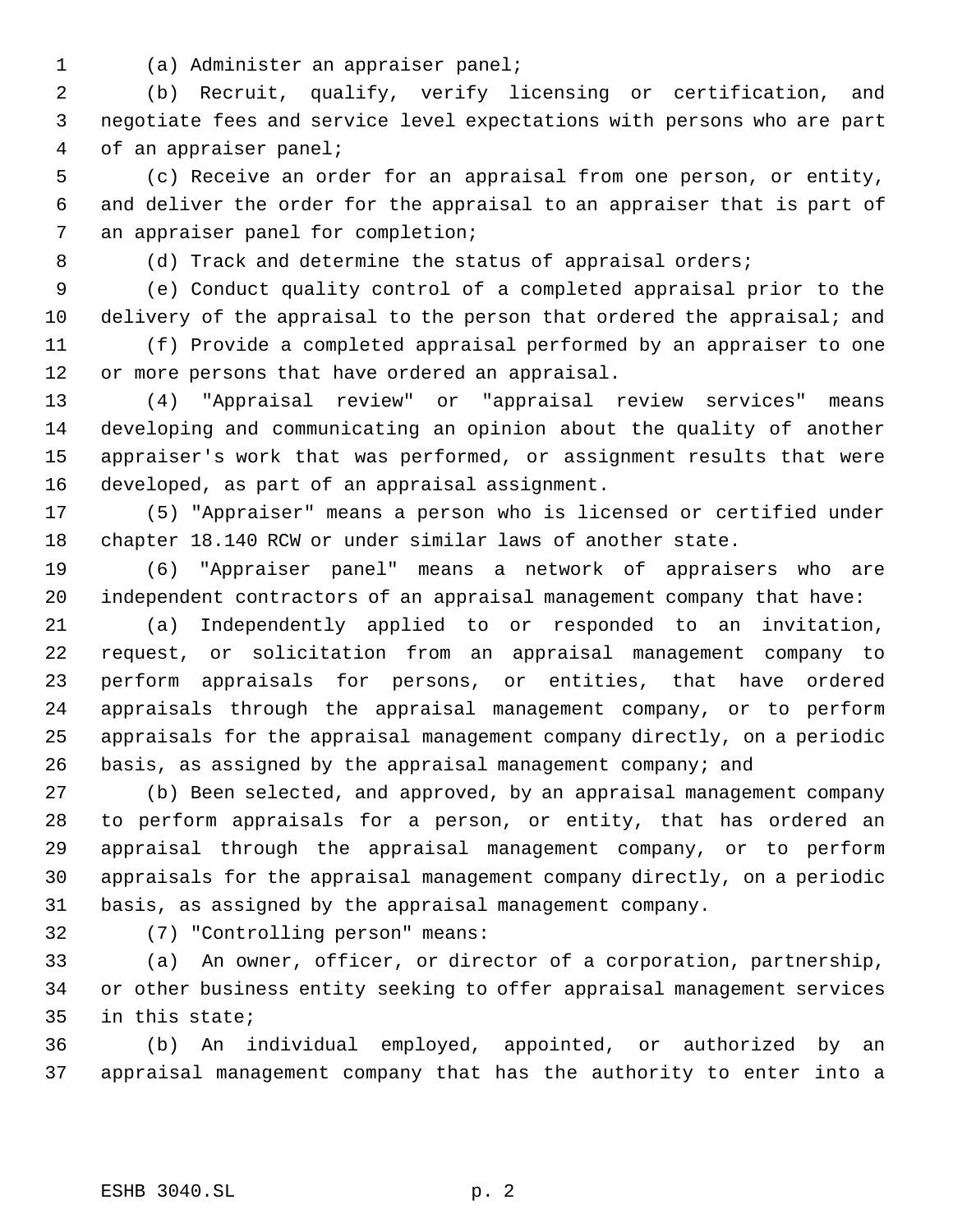contractual relationship with other persons for the performance of appraisal management services and has the authority to enter into agreements with appraisers for the performance of appraisals;

 (c) An individual who possesses the power to direct or cause the direction of the management or policies of an appraisal management company;

 (d) Any person who controls a partnership, company, association, or corporation through one or more intermediaries, alone or in concert with others, or a ten percent or greater interest in a partnership, company, association, or corporation; or

 (e) Any person who controls a limited liability company or is the owner of a sole proprietorship.

(8) "Department" means the department of licensing.

(9) "Director" means the director of the department of licensing.

 NEW SECTION. **Sec. 2.** POWERS AND DUTIES OF DIRECTOR. The director shall:

(1) Adopt rules to implement this chapter;

 (2) Establish appropriate administrative procedures for the processing of the applications;

 (3) Issue licenses to qualified companies under the provisions of this chapter; and

 (4) Maintain a roster of the names and addresses of companies licensed under this chapter;

 (5) Employ professional, clerical, and technical assistance as may be necessary to properly administer the work of the director;

(6) Establish forms necessary to administer this chapter;

(7) Oversee the performance of any background investigations;

(8) Initiate and oversee investigations and any audits;

(9) Establish grounds for disciplinary actions;

(10) Adopt fees under RCW 43.24.086; and

 (11) Do all other things necessary to carry out the provisions of this chapter and comply with the requirements of any pertinent federal laws pertaining to appraisal management companies.

 NEW SECTION. **Sec. 3.** IMMUNITY. The director or individuals acting on behalf of the director are immune from suit in any action,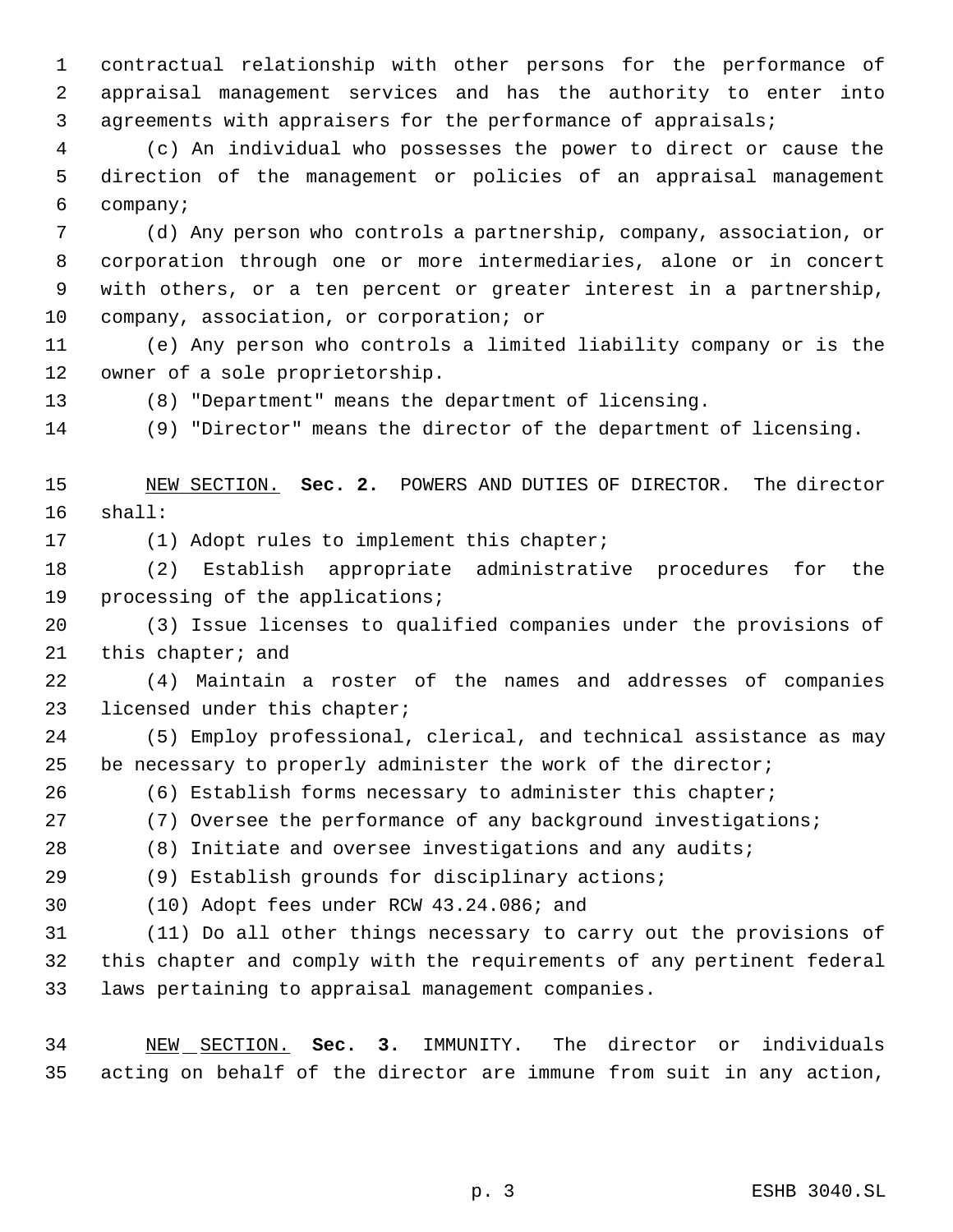civil or criminal, based on any acts performed in the course of their duties except for their intentional or willful misconduct.

 NEW SECTION. **Sec. 4.** APPLICATIONS--ORIGINAL AND RENEWALS. (1) Applications for licensure must be made to the department on forms approved by the director. A license is valid for two years and must be renewed on or before the expiration date. Applications for original and renewal licenses must include a statement confirming that the company must comply with applicable rules and that the company understands the penalties for misconduct.

 (2) The appropriate fees must accompany all applications for original licensure and renewal.

 (3) Each applicant shall file and maintain a surety bond, approved by the director, executed by the applicant as obligor and by a surety company authorized to do a surety business in this state as surety, whose liability as the surety may not exceed in the aggregate the penal sum of the bond. The penal sum of the bond must be a minimum of twenty-five thousand dollars. The bond must run to the state of Washington as obligee for the use and benefit of the state and of any person or persons who may have a cause of action against the obligor under this chapter. The bond must be conditioned that the obligor as licensee will faithfully conform to and abide by this chapter and all the rules adopted under this chapter. The bond will pay to the state and any person or persons having a cause of action against the obligor all moneys that may become due and owing to the state and those persons under and by virtue of this chapter.

 NEW SECTION. **Sec. 5.** OUT OF STATE COMPANIES--CONSENT FOR SERVICE OF PROCESS. Every company seeking licensure whose headquarters is not based in the state of Washington shall submit, with the application for licensure, an irrevocable consent that service of process upon the controlling person or persons may be made by service on the director if, in an action against the entity in a Washington state court arising out of the entity's activities as an appraisal management company, the plaintiff cannot, in the exercise of due diligence, obtain personal service upon the company.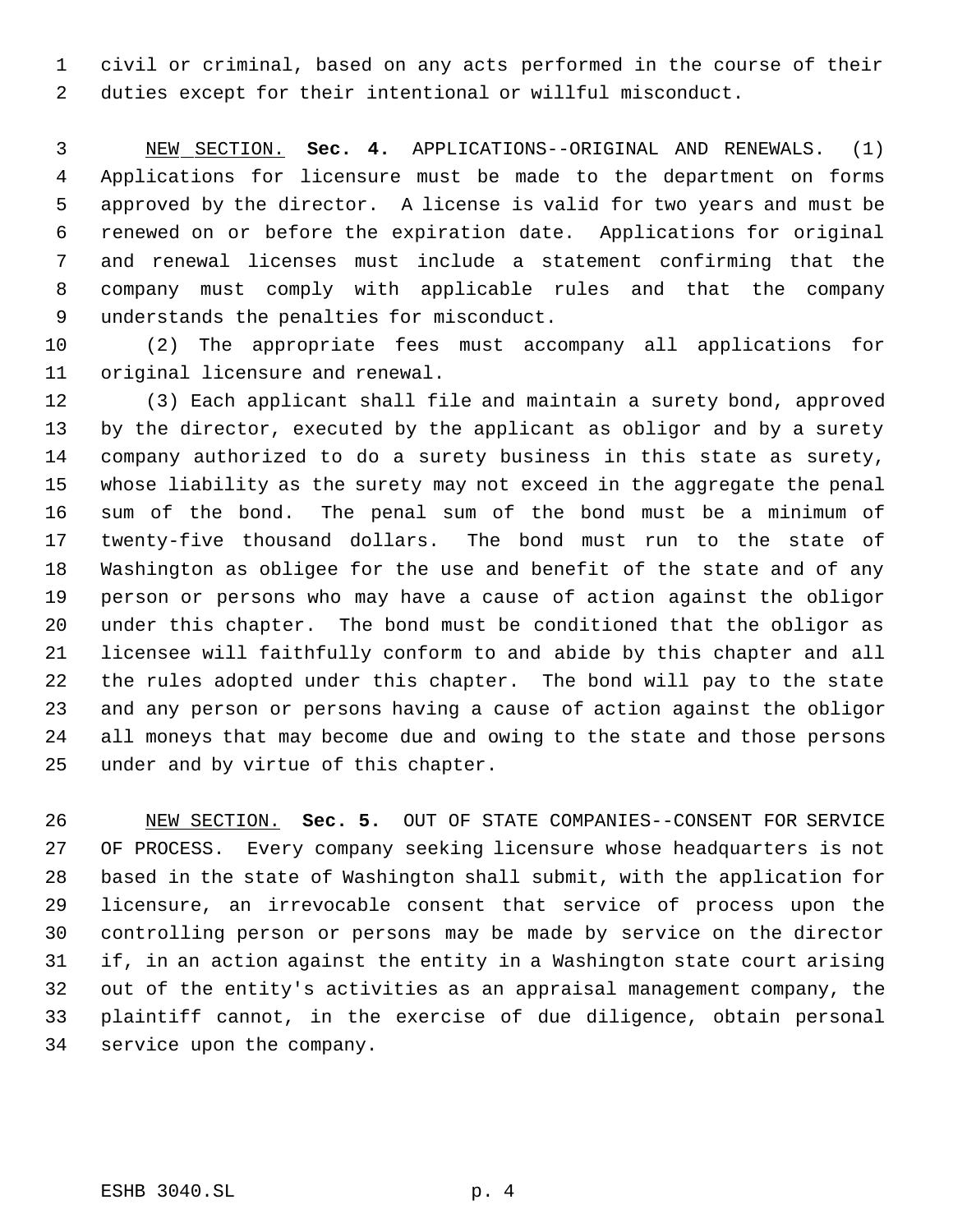NEW SECTION. **Sec. 6.** LICENSURE--REQUIRED USE OF NAME AND LICENSE NUMBER. (1) A license issued under this chapter must bear the signature or facsimile signature of the director and a license number assigned by the director.

 (2) Each licensed appraisal management company shall place the name under which it does business and its license number on any appraisal engagement document issued.

 NEW SECTION. **Sec. 7.** LICENSURE REQUIRED. (1) It is unlawful for an entity to engage or attempt to engage in business as an appraisal management company, to engage or attempt to perform appraisal management services, or to advertise or hold itself out as engaging in or conducting business as an appraisal management company without first obtaining a license issued by the department under this chapter.

 (2) An application for the issuance or renewal of a license required by subsection (1) of this section must, at a minimum, include the following information:

(a) Name of the entity seeking licensure;

(b) Names under which the entity will do business;

(c) Business address of the entity seeking licensure;

(d) Phone contact information of the entity seeking licensure;

 (e) If the entity is not a corporation that is domiciled in this state, the name and contact information for the company's agent for service of process in this state;

 (f) The name, address, and contact information for any individual or any corporation, partnership, or other business entity that owns ten percent or more of the appraisal management company;

 (g) The name, address, and contact information for a controlling person;

 (h) A certification that the entity has a system and process in place to verify that a person being added to the appraiser panel of the appraisal management company for work being done in this state holds a license or certificate in good standing under chapter 18.140 RCW;

 (i) A certification that the entity has a system in place to review the work of appraisers that are performing real estate appraisal services on a periodic basis and have a policy in place to require that the real estate appraisal services provided by the appraiser are being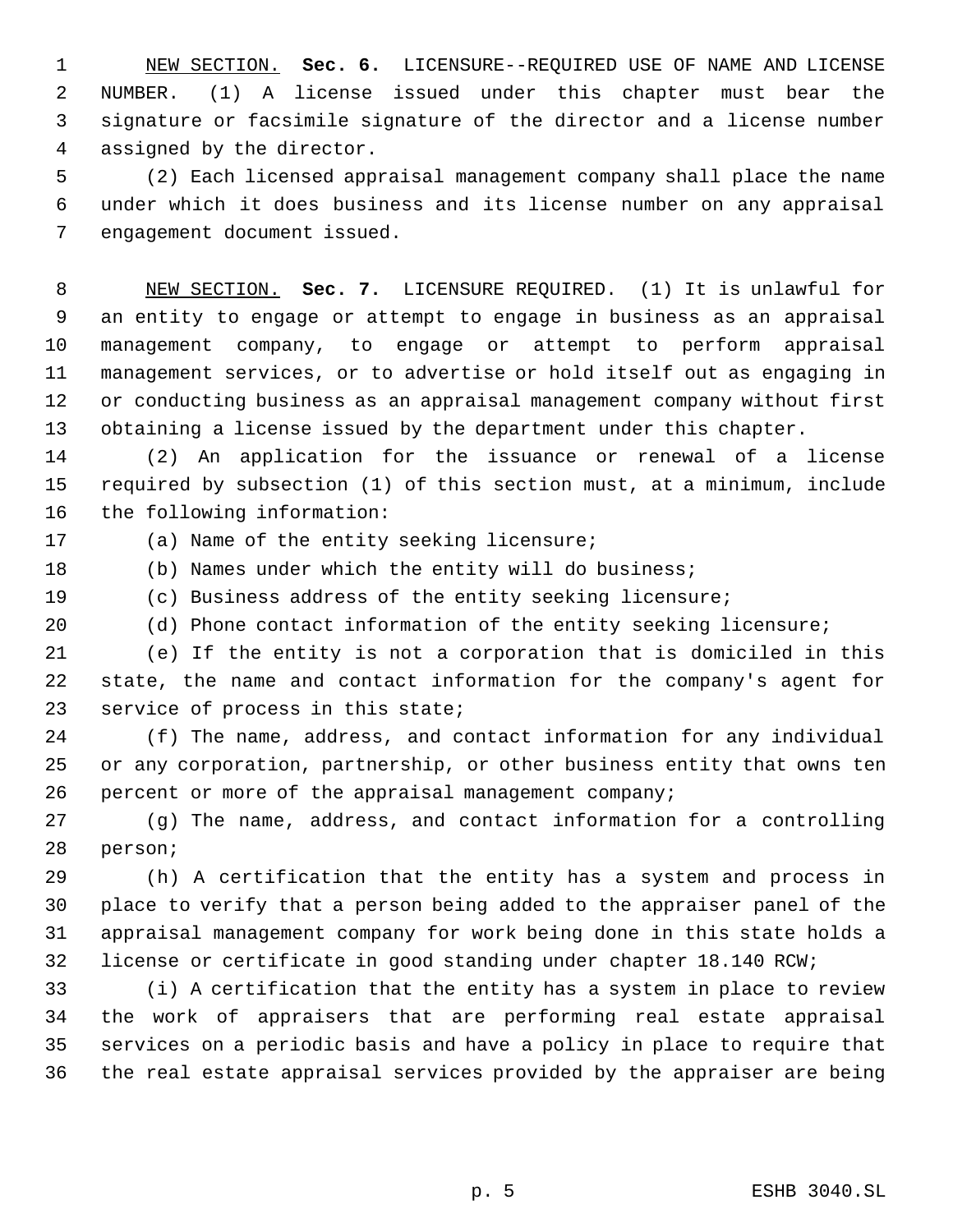conducted in accordance with chapter 18.140 RCW and other applicable state and federal laws;

 (j) A certification that the entity maintains a detailed record of each service request that it receives and the appraiser that performs the real estate appraisal services under section 13 of this act;

 (k) A certification that the entity maintains a complete copy of the completed appraisal report performed as a part of any request, for a minimum period of five years, or at least two years after final disposition of any judicial proceeding related to the assignment, under uniform standards of professional appraisal practice provisions, and 11 that the appraisals must be provided to the department upon demand;

 (l) An irrevocable uniform consent to service of process, under section 6 of this act; and

 (m) Any other relevant information reasonably required by the department to obtain a license under the requirements of this chapter.

 NEW SECTION. **Sec. 8.** OWNER REQUIREMENTS. (1) Each entity owning more than ten percent of an appraisal management company may not be:

 (a) Directly controlled by a person who has had a license or certificate to act as an appraiser refused, denied, canceled, or revoked; or

 (b) More than ten percent owned by any person who has had a license or certificate to act as an appraiser refused, denied, canceled, or revoked in any state.

 (2) Each person that owns more than ten percent of an appraisal management company must:

 (a) Not have had a license or certificate to act as an appraiser refused, denied, canceled, or revoked in any state;

 (b) Be of good moral character, as determined by the department; and

 (c) Submit to a background investigation under section 15 of this act.

 (3) Each appraisal management company must certify to the department that it has reviewed each and every individual or entity that owns more than ten percent of the appraisal management company and that no person or entity that owns more than ten percent of the appraisal management company is prohibited from owning an appraisal management company under this section.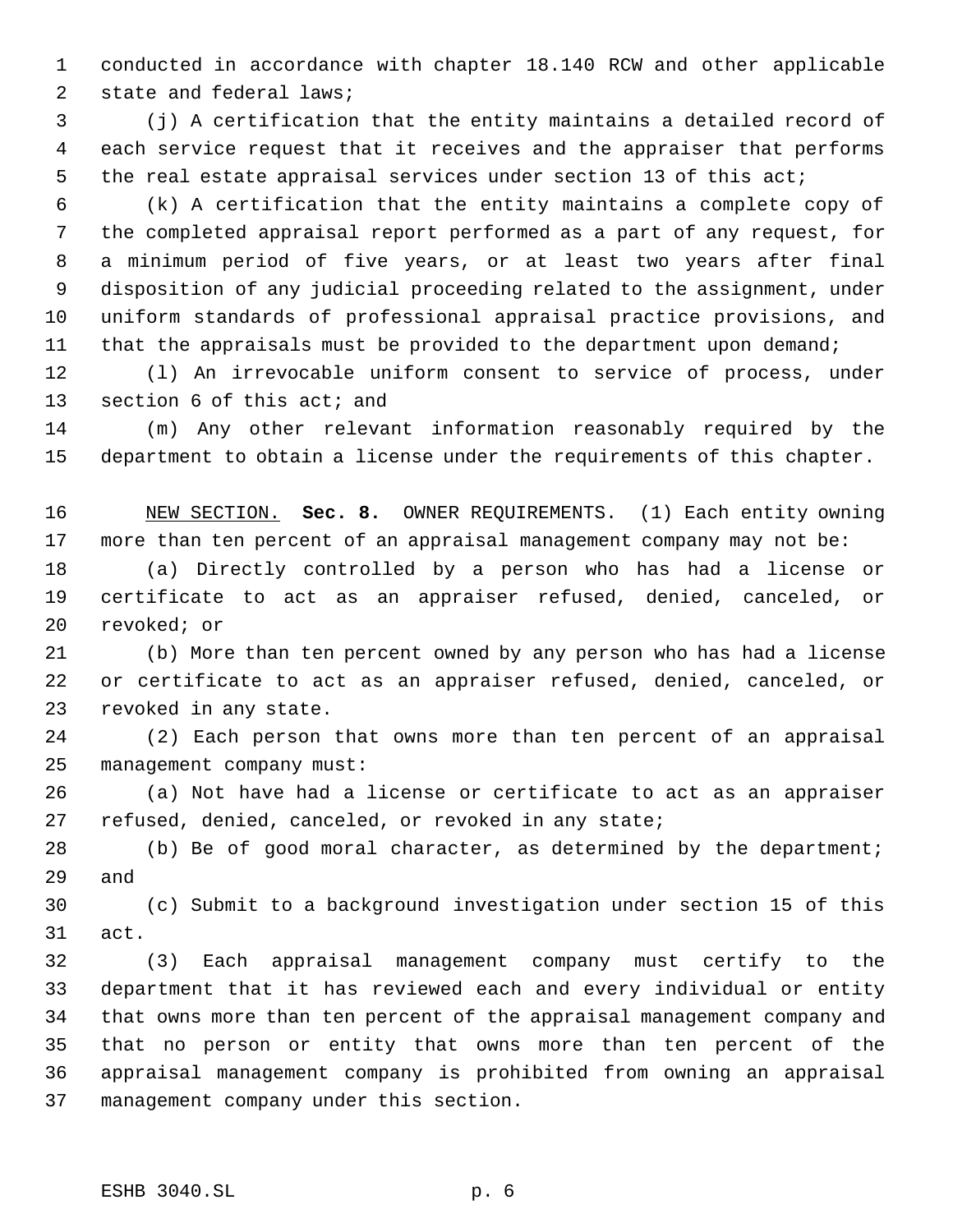(4) A person under this section may appeal an adjudicative proceeding involving a final decision of the director to deny, suspend, or revoke a license under chapter 18.235 RCW.

 NEW SECTION. **Sec. 9.** CONTROLLING PERSON REQUIREMENTS. (1)(a) An appraisal management company shall designate one controlling person that will be the main contact for all communication between the department and the appraisal management company.

 (b) Should the controlling person change, the appraisal management company must notify the director within fourteen business days and provide the name and contact information of the new controlling person. (2) The controlling person designated under subsection (1) of this

section must:

 (a) Have never had a license or certificate to act as an appraiser surrendered in lieu of disciplinary action, refused, denied, canceled, 15 or revoked in any state;

 (b) Be of good moral character, as determined by the department; and

 (c) Submit to a background investigation under section 15 of this act.

 NEW SECTION. **Sec. 10.** APPRAISER REQUIREMENTS. (1) An appraisal management company may not knowingly contract with or employ as an appraiser:

 (a) Any person who has ever had a license or certificate to act as an appraiser in this state, or in any other state, surrendered in lieu of disciplinary action, refused, denied, canceled, or revoked;

 (b) Any person who has been convicted of an offense that reflects adversely upon the person's integrity, competence, or fitness to meet 28 the responsibilities of an appraiser or appraisal management company;

 (c) Any person who has been convicted of, or who has pled guilty or nolo contendre to, a felony related to participation in the real estate or mortgage loan industry:

 (i) During the seven-year period preceding the date of the application for licensing and registration; or

 (ii) At any time preceding the date of application, if the felony involved an act of fraud, dishonesty, or a breach of trust, or money laundering;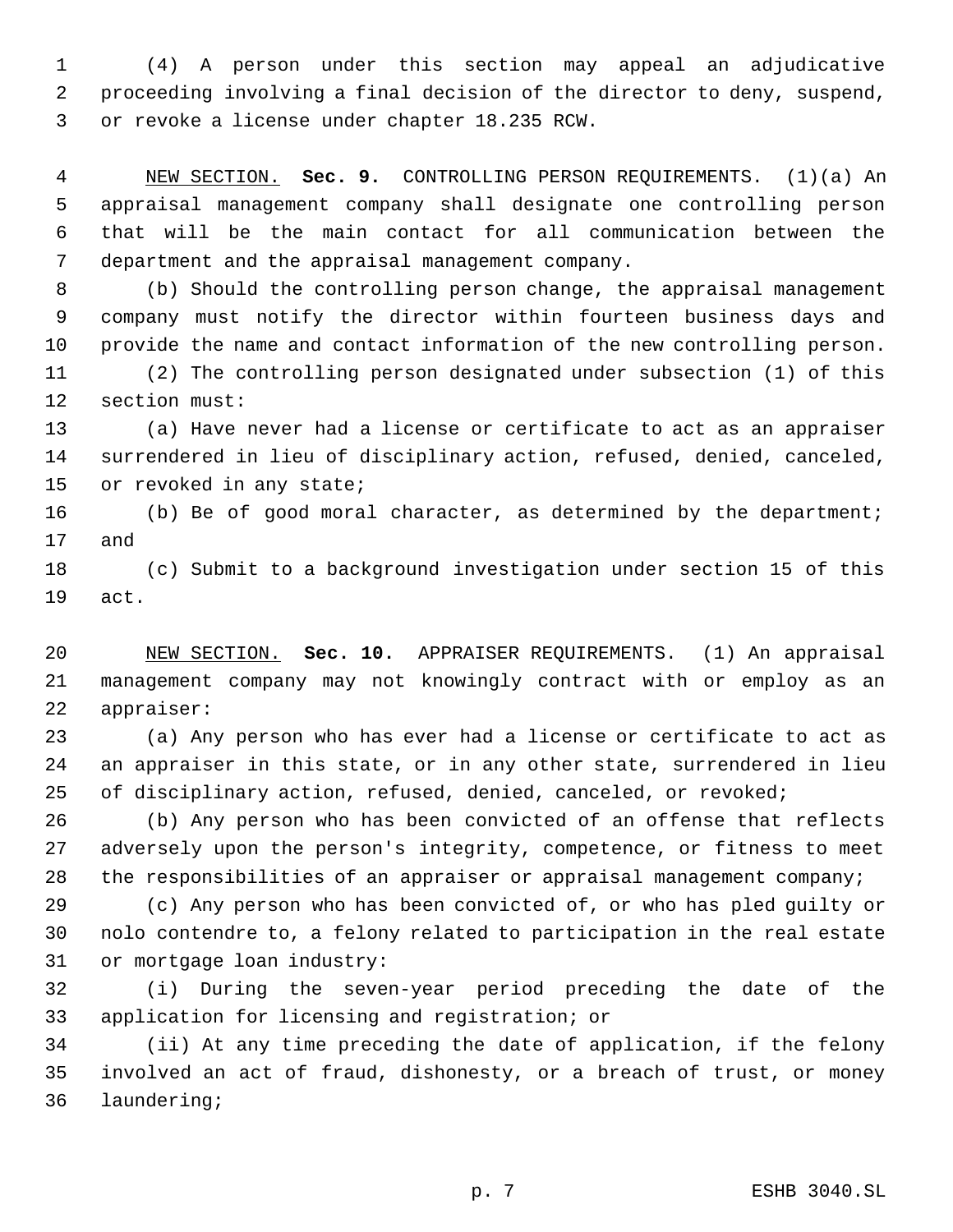(d) Any person who is in violation of chapter 19.146 or 31.04 RCW; or

(e) Any person who is in violation of this chapter.

(2) An appraisal management company may not:

 (a) Knowingly enter into any independent contractor arrangement for appraisal or appraisal review services with any person who has ever had a license or certificate to act as an appraiser in this state, or in any other state, surrendered in lieu of disciplinary action, refused, 9 denied, canceled, or revoked; and

 (b) Knowingly enter into any contract, agreement, or other business relationship for appraisal or appraisal review services with any entity that employs, has entered into an independent contractor arrangement, or has entered into any contract, agreement, or other business relationship with any person who has ever had a license or certificate to act as an appraiser in this state or in any other state surrendered in lieu of disciplinary action, refused, denied, canceled, or revoked.

 (3) Any employee of the appraisal management company, or any contractor working in any capacity on behalf of the appraisal management company, that has any involvement in the actual performance of appraisal or appraisal review services, or review and analysis of completed appraisals must be a state licensed or state certified appraiser in the state in which the property is located, and must have geographic and product competence. This requirement does not apply to any review or examination of the appraisal for grammatical, typographical, or similar errors or general reviews of the appraisal for completeness.

 NEW SECTION. **Sec. 11.** EXEMPTIONS. The provisions of this chapter do not apply to the following:

 (1) A department or unit within a financial institution that is subject to direct regulation by an agency of the United States government, or to regulation by an agency of this state, that receives a request for the performance of an appraisal from one employee of the financial institution, and another employee of the same financial institution assigns the request for the appraisal to an appraiser that is part of an appraiser panel; or

 (2) An appraiser that enters into an agreement, whether written or otherwise, with another appraiser for the performance of an appraisal,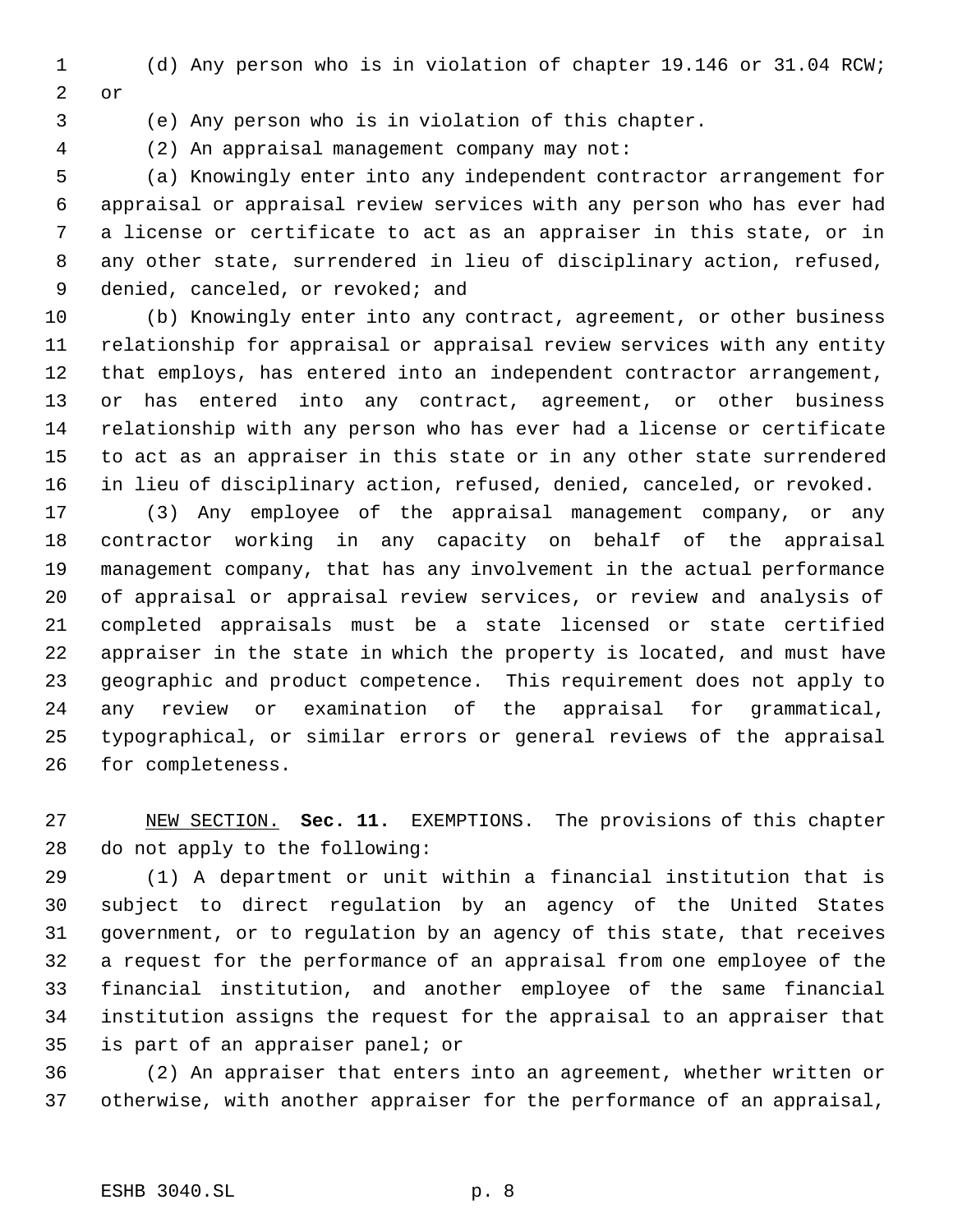and upon completion of the appraisal, the report of the appraiser performing the appraisal is signed by both the appraiser who completed the appraisal and the appraiser who requested the completion of the appraisal.

 NEW SECTION. **Sec. 12.** RECORDKEEPING. An appraisal management company must certify to the department on initial application and upon renewal, that it maintains a detailed record of each service request that it receives and the appraiser that performs the appraisal for the appraisal management company. This statement must also certify that the appraisal management company maintains a complete copy of the completed appraisal report, for a minimum period of five years after the appraisal is completed, or two years after final disposition of a judicial proceeding related to the assignment, whichever period expires later.

 NEW SECTION. **Sec. 13.** ADJUDICATION OF DISPUTES BETWEEN AN APPRAISAL MANAGEMENT COMPANY AND AN APPRAISER. (1) Except within the first thirty days after an appraiser is first added to the appraiser panel of an appraisal management company, an appraisal management company may not remove an appraiser from its appraiser panel, or otherwise refuse to assign requests for real estate appraisal services to an appraiser without:

 (a) Notifying the appraiser in writing of the reasons why the appraiser is being removed from the appraiser panel of the appraisal management company, including if the appraiser is being removed from the panel for illegal conduct, a violation of state licensing standards, substandard performance, or administrative purposes. In addition, if the removal is not for administrative purposes, the nature of the alleged conduct, substandard performance, or violation must be provided; and

 (b) Providing an opportunity for the appraiser to respond to the notification of the appraisal management company.

 (2) An appraiser that is removed from the appraiser panel of an appraisal management company for alleged illegal conduct or a violation of state licensing standards, may file a complaint with the department for a review of the decision of the appraisal management company, except that in no case will the department make any determination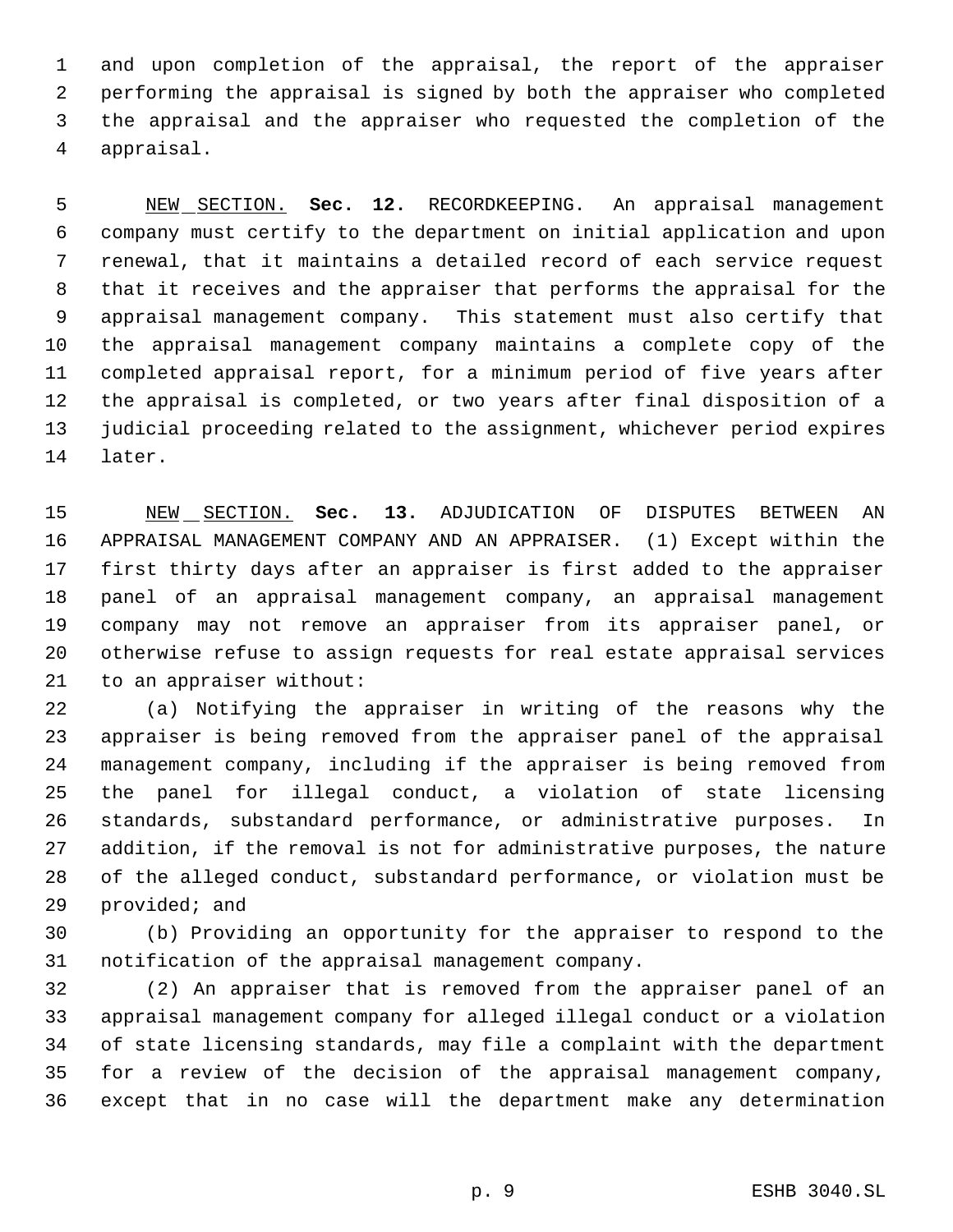regarding the nature of the business relationship between the appraiser and the appraisal management company which is unrelated to the actions specified in subsection (1) of this section.

 (3) If an appraiser files a complaint against an appraisal management company pursuant to subsection (2) of this section, the department may investigate the complaint within one hundred eighty days during which time the appraiser must remain removed from the panel.

 (4) If after opportunity for hearing and review, the department determines that an appraiser did not commit a violation of law or a violation of state licensing standards, the department shall order that an appraiser be restored to the appraiser panel of the appraisal management company that was the subject of the complaint without prejudice.

 (5) Following the adjudication of a complaint to the department by an appraiser against an appraisal management company, an appraisal management company may not refuse to make assignments for real estate appraisal services to an appraiser, or reduce the number of assignments, or otherwise penalize the appraiser because of the adjudicated complaint, if the department has found that the appraisal management company acted without reasonable cause in removing the appraiser from the appraiser panel.

 NEW SECTION. **Sec. 14.** DISCIPLINARY ACTIONS--GROUNDS. (1) In addition to the unprofessional conduct described in RCW 18.235.130, the director may take disciplinary action for the following:

 (a) Failing to meet the minimum qualifications for licensure established under this chapter;

 (b) Failing to pay appraisers no later than forty-five days after completion of the appraisal service unless otherwise agreed or unless the appraiser has been notified in writing that a bona fide dispute exists regarding the performance or quality of the appraisal service;

 (c) Failing to pay appraisers even if the appraisal management company is not paid by its client;

 (d) Coercing, extorting, colluding, compensating, inducing, intimidating, bribing an appraiser, or in any other manner including:

 (i) Withholding or threatening to withhold timely payment for an appraisal;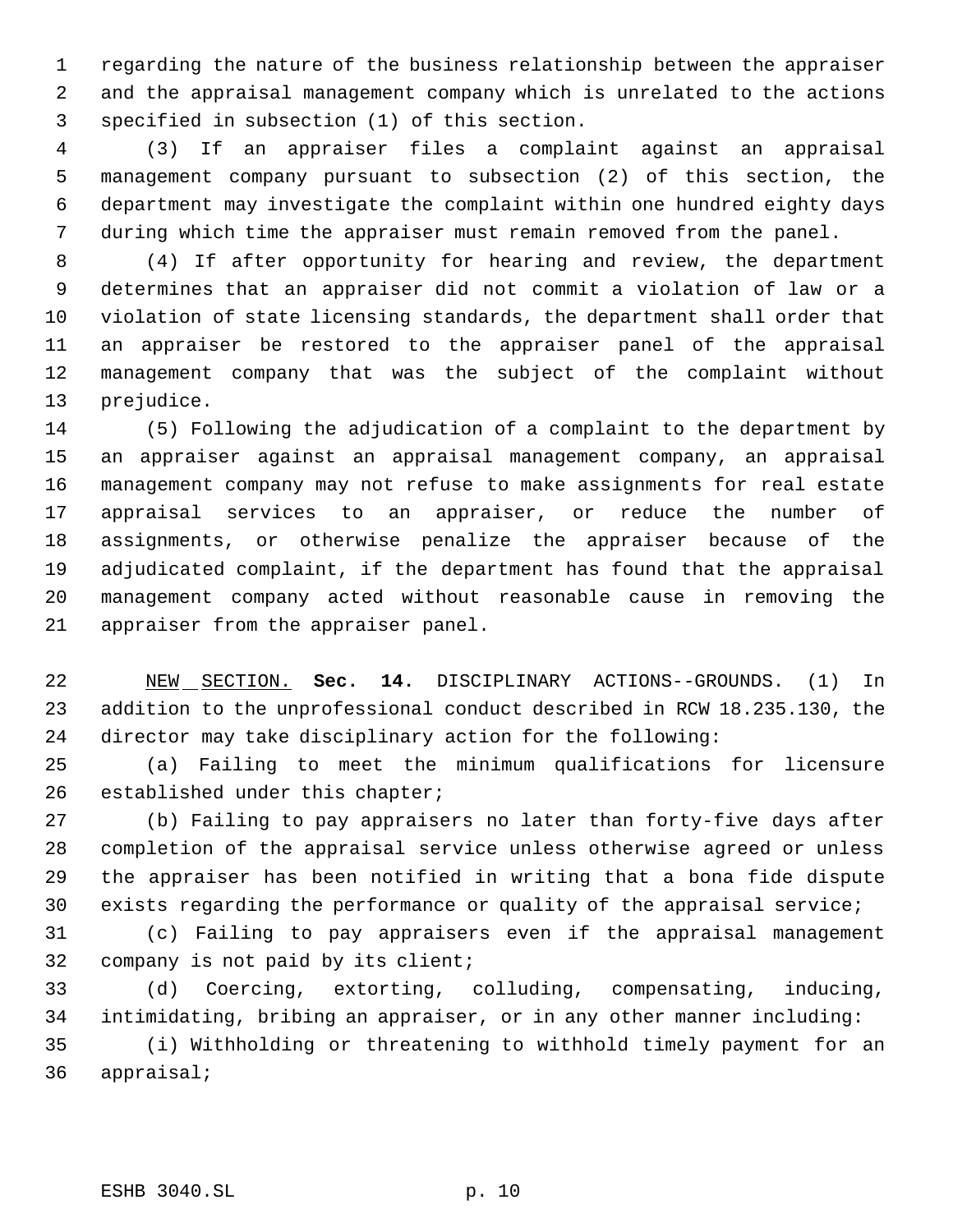(ii) Requiring the appraiser to remit a portion of the appraisal fee back to the appraisal management company;

 (iii) Withholding or threatening to withhold future business for, or demoting or terminating or threatening to demote or terminate, an appraiser;

 (iv) Expressly or impliedly promising future business, promotions, 7 or increased compensation for an appraiser;

 (v) Conditioning the request for an appraisal or the payment of an appraisal fee or salary or bonus on the opinion, conclusion, or valuation to be reached, or on a preliminary estimate or opinion requested from an appraiser;

 (vi) Requesting that an appraiser provide an estimated, predetermined, or desired valuation in an appraisal report, or provide estimated values or comparable sales at any time prior to the appraiser's completion of an appraisal;

 (vii) Providing to an appraiser an anticipated, estimated, encouraged, or desired value for a subject property or a proposed or target amount to be loaned to the borrower, except that a copy of the sales contract for purchase transactions must be provided to the appraiser;

 (viii) Providing to an appraiser, or any entity or person related 22 to the appraiser, stock or other financial or nonfinancial benefits;

 (ix) Obtaining, using, or paying for a second or subsequent appraisal or ordering an automated valuation model in connection with a mortgage financing transaction unless there is a reasonable basis to believe that the initial appraisal was flawed or tainted and such basis is clearly and appropriately noted in the loan file, or unless such appraisal or automated valuation model is done pursuant to a bona fide prefunding or postfunding appraisal review or quality control process; or

 (x) Any other act or practice that impairs or attempts to impair an appraiser's independence, objectivity, or impartiality, or that violates law;

 (e) Altering, modifying, or otherwise changing a completed appraisal report submitted by an appraiser;

 (f) Copying and using the appraiser's signature for any purpose or in any other report;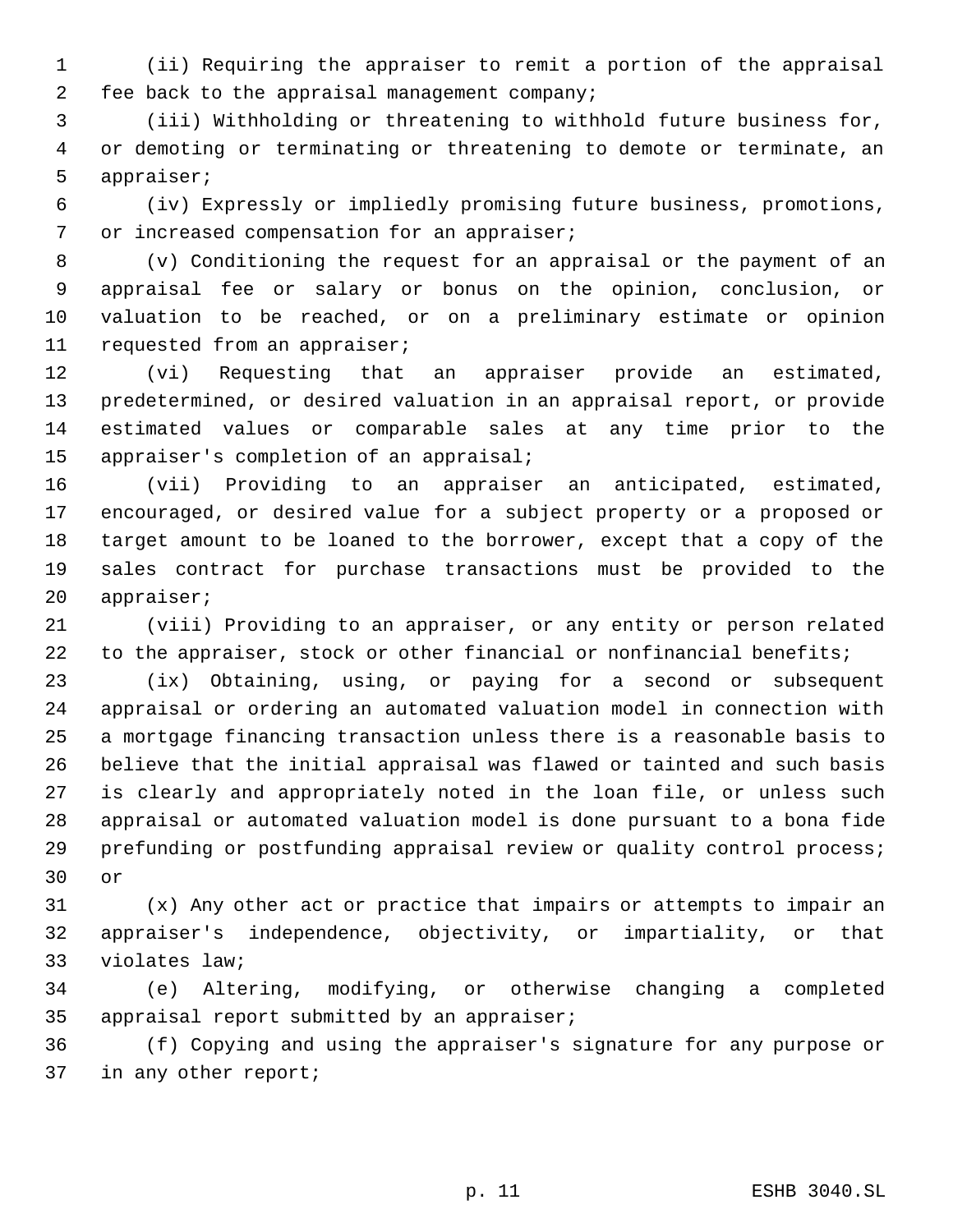(g) Extracting, copying, or using only a portion of the appraisal report without reference to the entire report;

 (h) Prohibiting or attempting to prohibit the appraiser from including or referencing the appraisal fee, the appraisal management company name or identity, or the client's or lender's name or identity in the appraisal report;

 (i) Knowingly requiring an appraiser to prepare an appraisal report, engaging an appraiser to perform an appraisal, or accepting an appraisal from an appraiser who has informed the appraisal management company that he or she does not have either the geographic competence or necessary expertise to complete the appraisal;

 (j) Knowingly requiring an appraiser to prepare an appraisal report under such a limited time frame when the appraiser, in the appraiser's own professional judgment, has informed the appraisal management company that it does not afford the appraiser the ability to meet all relevant legal and professional obligations or provide a credible opinion of value for the property being appraised. This subsection (1)(j) allows an appraiser to decline an assignment, but is not a basis for complaints against the appraisal management company;

 (k) Requiring, or attempting to require, an appraiser to modify an appraisal report except as permitted under subsection (2)(a) or (b) of this section;

 (l) Prohibiting, or attempting to prohibit, or inhibiting legal or other allowable communication between the appraiser and:

(i) The lender;

(ii) A real estate licensee;

(iii) A property owner; or

 (iv) Any other party or person from whom the appraiser, in the appraiser's own professional judgment, believes information would be relevant or pertinent in completing the appraisal;

 (m) Knowingly requiring or attempting to require the appraiser to do anything that violates chapter 18.140 RCW or other applicable state and federal laws or with any allowable assignment conditions or certifications required by the client;

 (n) Prohibiting or refusing to allow, or attempting to prohibit or refuse to allow, the transfer of an appraisal from one lender to another lender if the lenders are allowed to transfer an appraisal under applicable federal law; or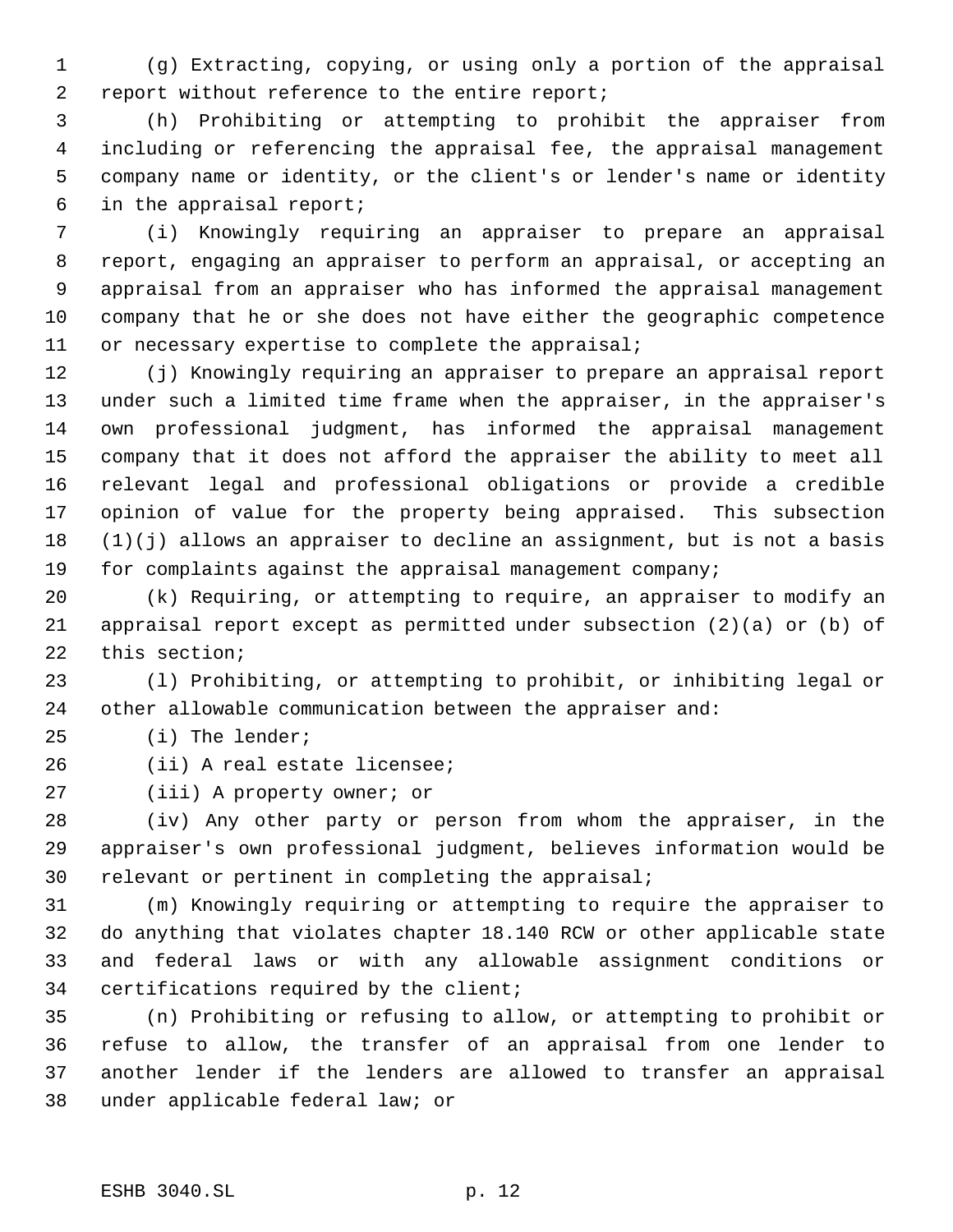(o) Requiring an appraiser to sign any indemnification agreement that would require the appraiser to defend and hold harmless the appraisal management company or any of its agents, employees, or independent contractors for any liability, damage, losses, or claims arising out of the services performed by the appraisal management company or its agents, employees, or independent contractors and not the services performed by the appraiser.

 (2) Nothing in subsection (1) of this section may be construed as prohibiting the appraisal management company from requesting that an appraiser:

 (a) Provide additional information about the basis for a valuation, including whether or not the appraiser considered other sales and reasons the other sales were either not considered relevant or included in the appraisal; or

(b) Correct objective factual errors in an appraisal report.

 NEW SECTION. **Sec. 15.** BACKGROUND INVESTIGATIONS. Background investigations under this chapter consist of fingerprint-based background checks through the Washington state patrol criminal identification system and through the federal bureau of investigation. The applicant is required to pay the current federal and state fees for fingerprint-based criminal history background checks. The applicant shall submit the fingerprints and required fees for the background checks to the department for submission to the Washington state patrol.

 NEW SECTION. **Sec. 16.** APPRAISAL MANAGEMENT COMPANY ACCOUNT. The appraisal management company account is created in the state treasury. All fees and penalties under this chapter must be paid to the account. Expenditures from the account may be used only for expenses incurred in carrying out the provisions of this chapter. Any residue in the account shall be accumulated and shall not revert to the general fund at the end of the biennium. The account is subject to allotment procedures under chapter 43.88 RCW, but an appropriation is not required for expenditures.

 NEW SECTION. **Sec. 17.** UNIFORM REGULATION OF BUSINESS AND PROFESSIONS ACT. The uniform regulation of business and professions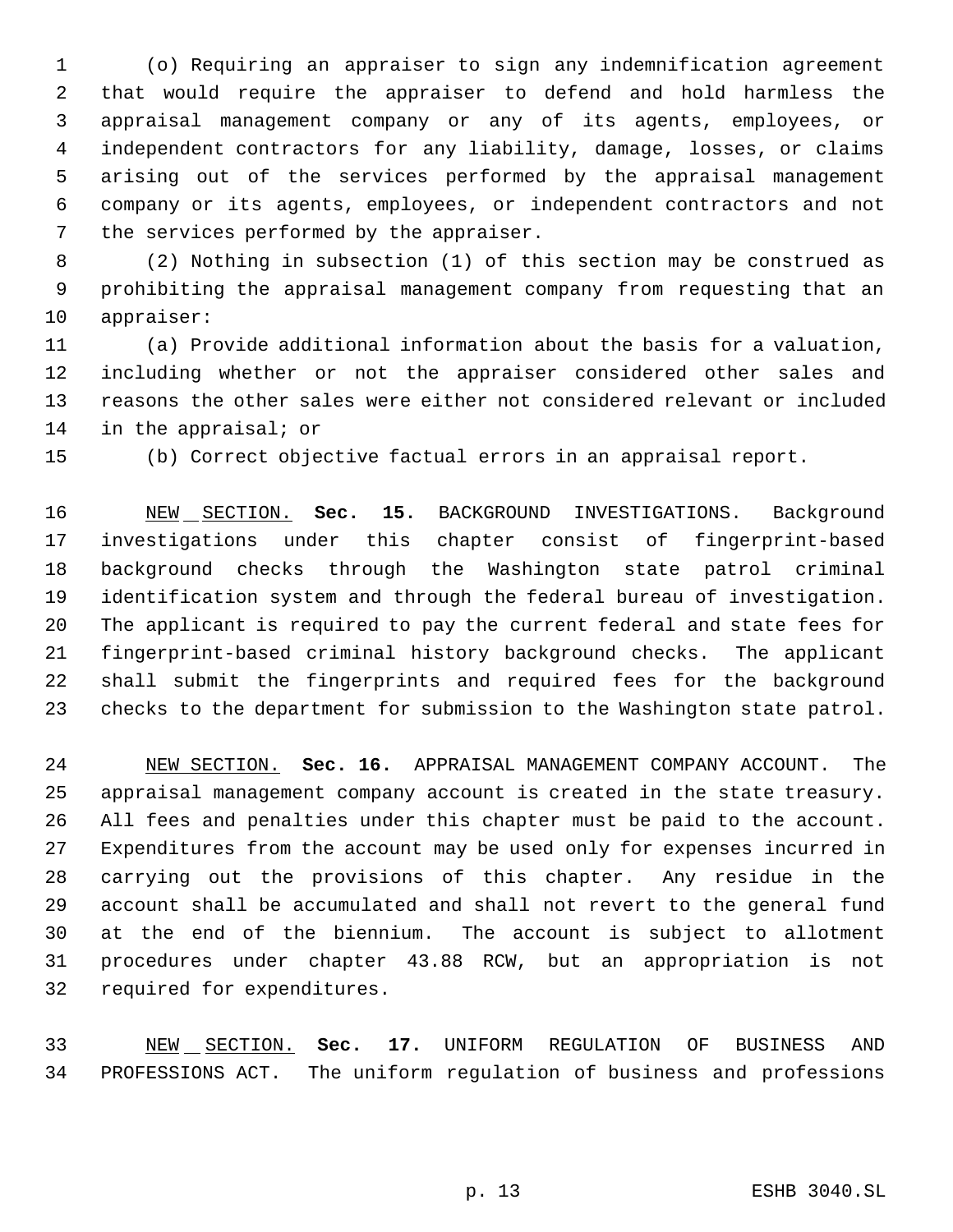act, chapter 18.235 RCW, governs unlicensed practice, the issuance and denial of licenses, and the discipline of licensees under this chapter.

 **Sec. 18.** RCW 18.235.020 and 2009 c 412 s 22, 2009 c 370 s 20, and 2009 c 102 s 5 are each reenacted and amended to read as follows:

 (1) This chapter applies only to the director and the boards and commissions having jurisdiction in relation to the businesses and professions licensed under the chapters specified in this section. This chapter does not apply to any business or profession not licensed under the chapters specified in this section.

 (2)(a) The director has authority under this chapter in relation to the following businesses and professions:

(i) Auctioneers under chapter 18.11 RCW;

 (ii) Bail bond agents and bail bond recovery agents under chapter 18.185 RCW;

 (iii) Camping resorts' operators and salespersons under chapter 19.105 RCW;

(iv) Commercial telephone solicitors under chapter 19.158 RCW;

 (v) Cosmetologists, barbers, manicurists, and estheticians under chapter 18.16 RCW;

(vi) Court reporters under chapter 18.145 RCW;

 (vii) Driver training schools and instructors under chapter 46.82 RCW;

(viii) Employment agencies under chapter 19.31 RCW;

(ix) For hire vehicle operators under chapter 46.72 RCW;

(x) Limousines under chapter 46.72A RCW;

(xi) Notaries public under chapter 42.44 RCW;

(xii) Private investigators under chapter 18.165 RCW;

 (xiii) Professional boxing, martial arts, and wrestling under chapter 67.08 RCW;

(xiv) Real estate appraisers under chapter 18.140 RCW;

 (xv) Real estate brokers and salespersons under chapters 18.85 and 18.86 RCW;

(xvi) Security guards under chapter 18.170 RCW;

(xvii) Sellers of travel under chapter 19.138 RCW;

 (xviii) Timeshares and timeshare salespersons under chapter 64.36 RCW;

37 (xix) Whitewater river outfitters under chapter 79A.60 RCW; ((and))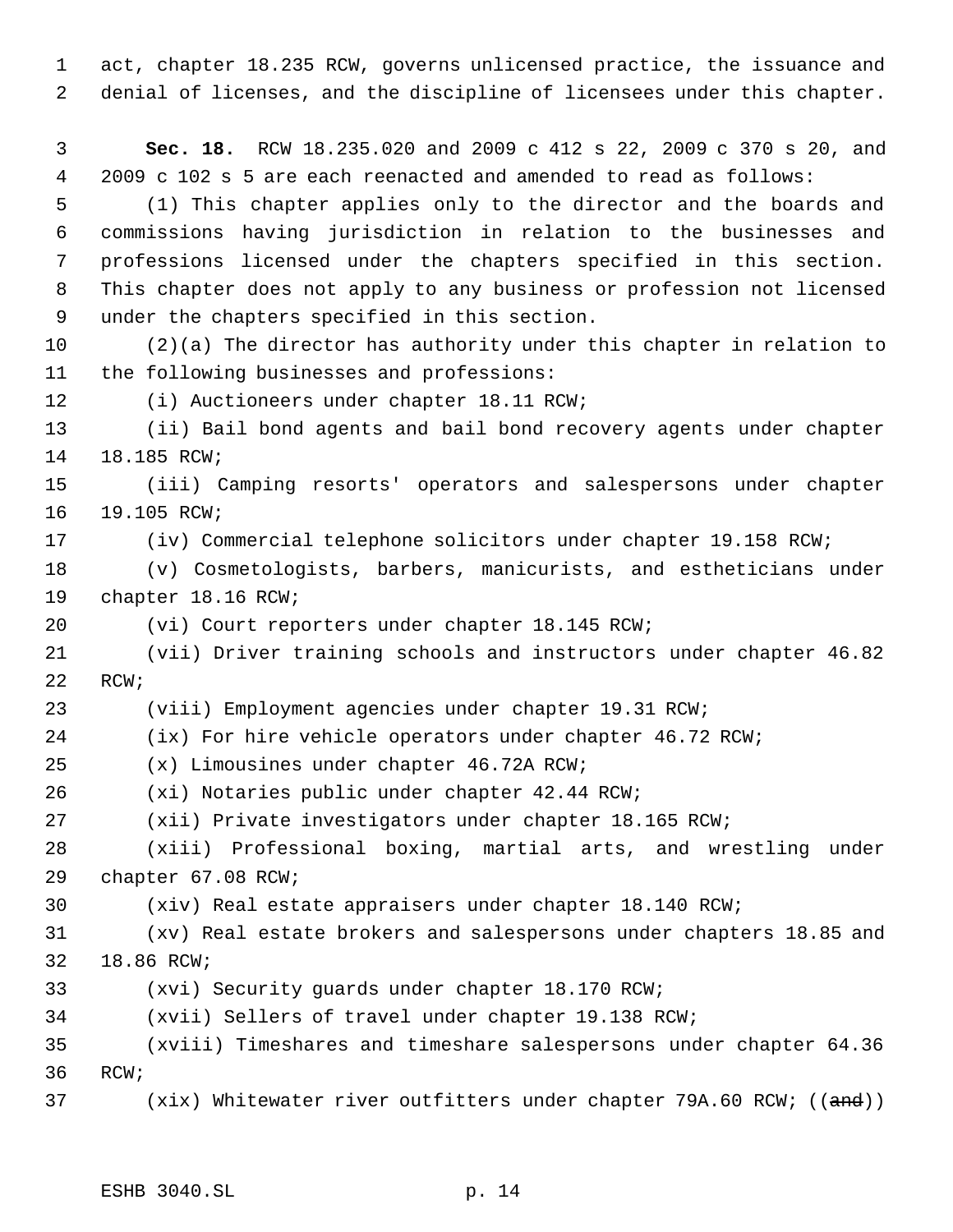1 (xx) Home inspectors under chapter 18.280 RCW; ((and))

 (xxi) Body artists, body piercers, and tattoo artists, and body art, body piercing, and tattooing shops and businesses, under chapter 18.300 RCW; and

 (xxii) Appraisal management companies under chapter 18.-- RCW (the new chapter created in section 20 of this act).

 (b) The boards and commissions having authority under this chapter are as follows:

 (i) The state board of registration for architects established in chapter 18.08 RCW;

 (ii) The Washington state collection agency board established in chapter 19.16 RCW;

 (iii) The state board of registration for professional engineers and land surveyors established in chapter 18.43 RCW governing licenses issued under chapters 18.43 and 18.210 RCW;

 (iv) The funeral and cemetery board established in chapter 18.39 17 RCW governing licenses issued under chapters 18.39 and 68.05 RCW;

 (v) The state board of licensure for landscape architects established in chapter 18.96 RCW; and

 (vi) The state geologist licensing board established in chapter 18.220 RCW.

 (3) In addition to the authority to discipline license holders, the disciplinary authority may grant or deny licenses based on the conditions and criteria established in this chapter and the chapters specified in subsection (2) of this section. This chapter also governs any investigation, hearing, or proceeding relating to denial of licensure or issuance of a license conditioned on the applicant's compliance with an order entered under RCW 18.235.110 by the disciplinary authority.

 NEW SECTION. **Sec. 19.** SEVERABILITY. If any provision of this act or its application to any person or circumstance is held invalid, the remainder of the act or the application of the provision to other persons or circumstances is not affected.

NEW SECTION. **Sec. 20.** Sections 1 through 17 and 19 of this act